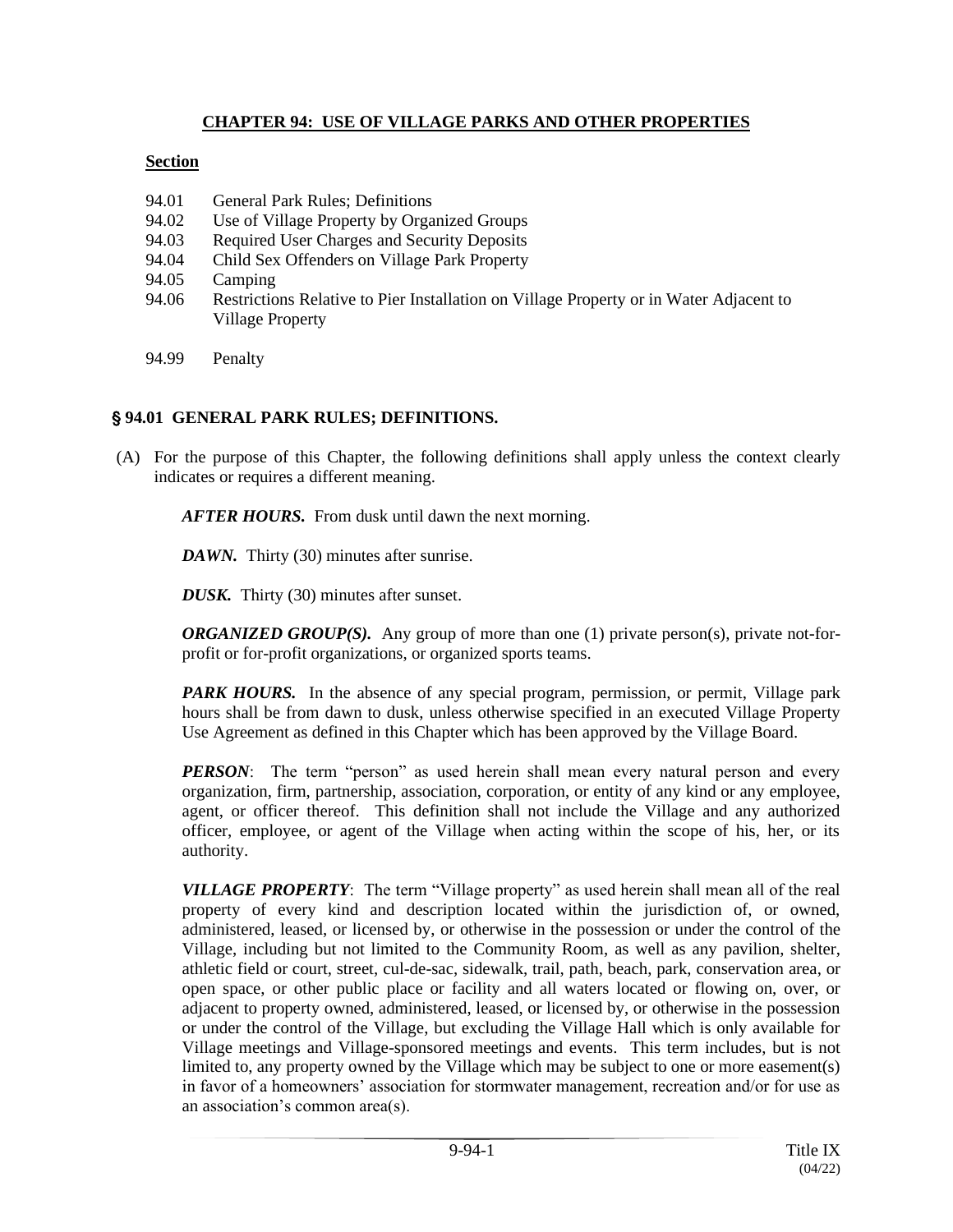*VILLAGE PROPERTY USE AGREEMENT*. A park use and license agreement entered into by any person or organized group and the Village for use of Village property for a specific date, a specific time period and/or for a specific event.

*VILLAGE PROPERTY USE PERMIT*. That permit applied for by any person or organized group and issued by the Village for use of Village property for a specific time period and/or event.

- (B) (1) Wherever any Village building, Village park and/or other Village property is enclosed, gated, walled, covered, fenced, or access to which is otherwise controlled by an enclosure, no person shall enter or leave said Village building, Village park and/or other Village property except by the respective means of entrance and/or exit provided for such purpose.
	- (2) Except for those person(s) otherwise authorized to do so by the Village, no person shall climb or walk upon the walls, gate(s), fences, roofs, or upon any portion of any Village property.
	- (3) Any of the entrances to any Village building, Village park and/or other Village property may be closed at any time by the direction of the officer, employee or agent of the Village in charge of such Village property at the time.
	- (4) No person shall enter upon any portion of any Village property where persons are prohibited from going by direction of any officer or employee of the Village as indicated by sign or notice.

(Amd. Ord. 2019-03-02, passed 03-20-2019)

- (C) (1) Village parks shall be opened daily to the public from dawn to dusk, except as otherwise permitted by written agreement of the Village in the form of the Village Property Use Permit or a Village Property Use Agreement.
	- (2) No person shall be, loiter, or remain in any Village building, Village park or other Village property between dusk until dawn the next morning, unless a Village Property Use Permit issued by the Village or Village Property Use Agreement entered into with the Village authorizes use of such Village property at such time or times when such Village property would otherwise be closed.

(Amd. Ord. 4-5-C, passed 8-18-2010; Amd. Ord. 2015-07-03, passed 07-16-2015)

- (D) Persons are forbidden to carry firearms or throw stones or other missiles within or on any Village property.
- (E) (1) No threatening, abusive, insulting, or indecent language shall be allowed in or on any part of any Village property.
	- (2) No conduct shall be permitted in or on any Village property whereby a breach of the peace and/or security may be occasioned.
	- (3) No person shall commit any obscene or indecent act in or on any Village property.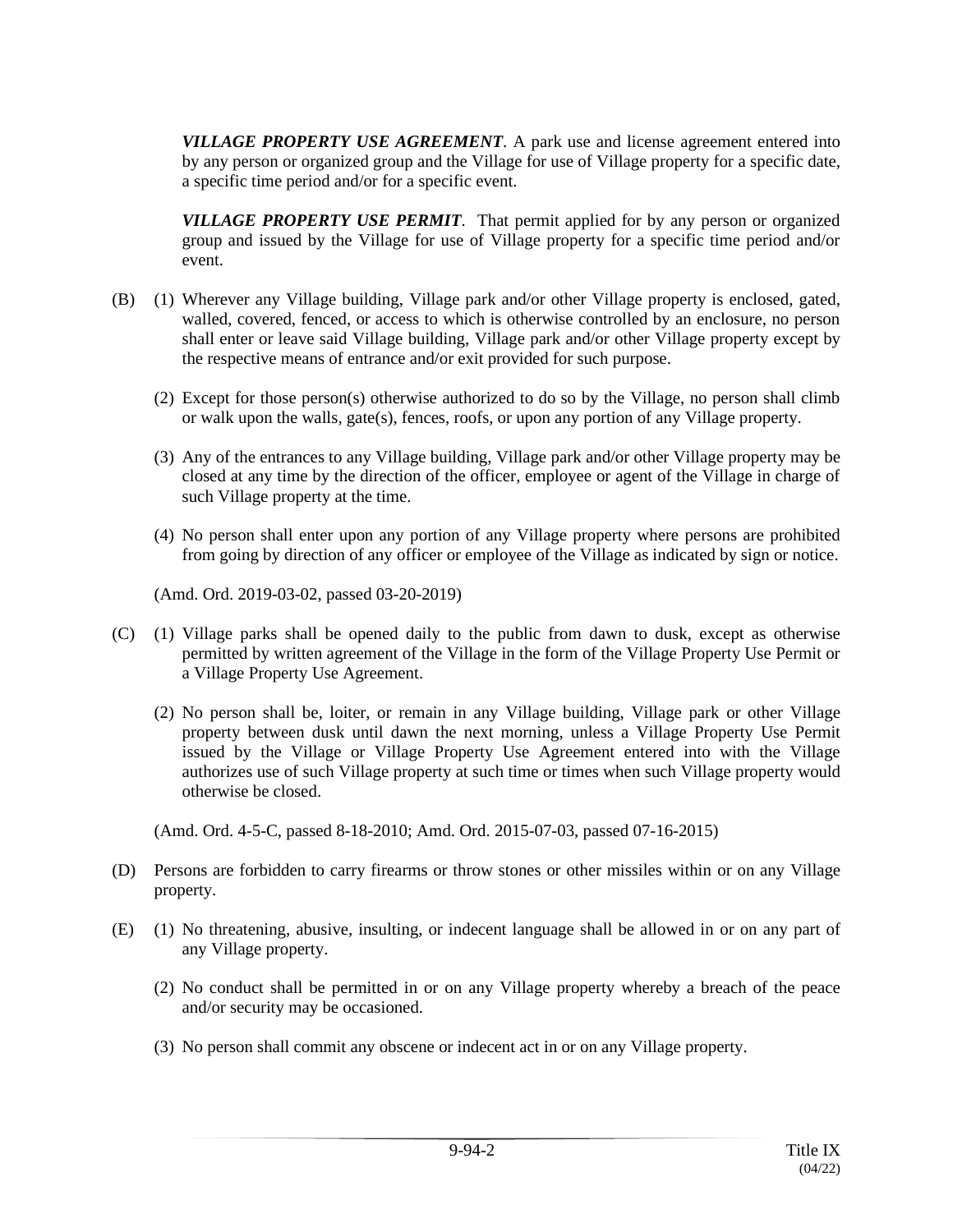- (F) No person shall light, ignite, make, maintain and/or use any bonfire, or display, ignite, and/or discharge any fireworks on any Village property without permission to do so in writing from the Village President or from any Village Trustee of the Parks and Property Committee of the Village Board.
- (G) No person shall cut, break, or in any way injure, damage, or deface any trees, shrubs, plants, turf, or any of the buildings, fences, bridges, or other construction or improvements located on any Village property.
- (H) No person, other than persons specifically authorized by the Village and/or fire/EMS and/or law enforcement personnel, shall bring or use any motorized vehicle, including, but not limited to, any automobile, truck, recreational vehicle, motorcycle, motor scooter, motorized bicycle, go-cart, golf cart or lawn mower, upon any portion of any Village property, except in designated parking areas, but these prohibitions shall not apply to a vehicle used by a person with a disability. No person shall use on any Village property any trailer, camp trailer, mobile home, or the like, or any other temporary dwelling, residence or structure except by permit from the Village Board. No person shall operate a snowmobile on Village property, except when using a snowmobile trail which has been so designated and marked by the Village.
- (I) No person shall post or otherwise affix any signs, bills, notice, or other paper upon any structure or thing on or within any Village property, nor upon any of the building(s), gates, fence(s), wall(s), or any other enclosures or structures which are part thereof, without permission to do so in writing from the Village Board or from the Village President or from any Village Trustee of the Parks and Property Committee.
- (J) No person shall expose or offer any article or thing for sale on or within any Village property, nor shall any hawking or peddling be allowed therein without permission to do so in writing from the Village President or from any Village Trustee of the Parks and Property Committee of the Village Board.
- (K) No person shall be present on any Village property when he or she is manifestly under the influence of alcohol, any drug or other substances not therapeutically administered, to the degree that he or she is likely to endanger himself or herself, or other persons or property, or is disturbing person(s) in his or her vicinity. No person shall bring into, sell, give away, or consume any alcoholic liquors or ingest, inhale, inject, or otherwise use any illegal drug(s) or any other drug(s) or other substance(s) not therapeutically administered in any Village park or on any other Village property, except that alcoholic liquors may be sold, served, and/or consumed on Village Property when authorized by a Class C Liquor License for a special event approved by the Village Board.
- (L) (1) No person shall bring or lead any dog or other animal into or onto any Village property unless such animal is restrained by a suitable cord, leash, or chain, not more than six feet long which is designed to and/or capable of properly restraining such animal.
	- (2) These restrictions will not apply to dogs utilized by police officers or service dogs.
- (M) Notwithstanding anything contained in this Chapter to the contrary, the Village Hall shall not be available for use or rental by the public, except for Village meetings and/or meetings or events sponsored by the Village.

(Ord. 4-5-C, passed 10-18-2006; Amd. Ord. 2015-07-03, passed 07-16-2015; Amd. Ord. 2017-02-15-02, passed 02-15-17; Amd. Ord. 2019-03-02, passed 03-20-2019) Penalty, see § 94.99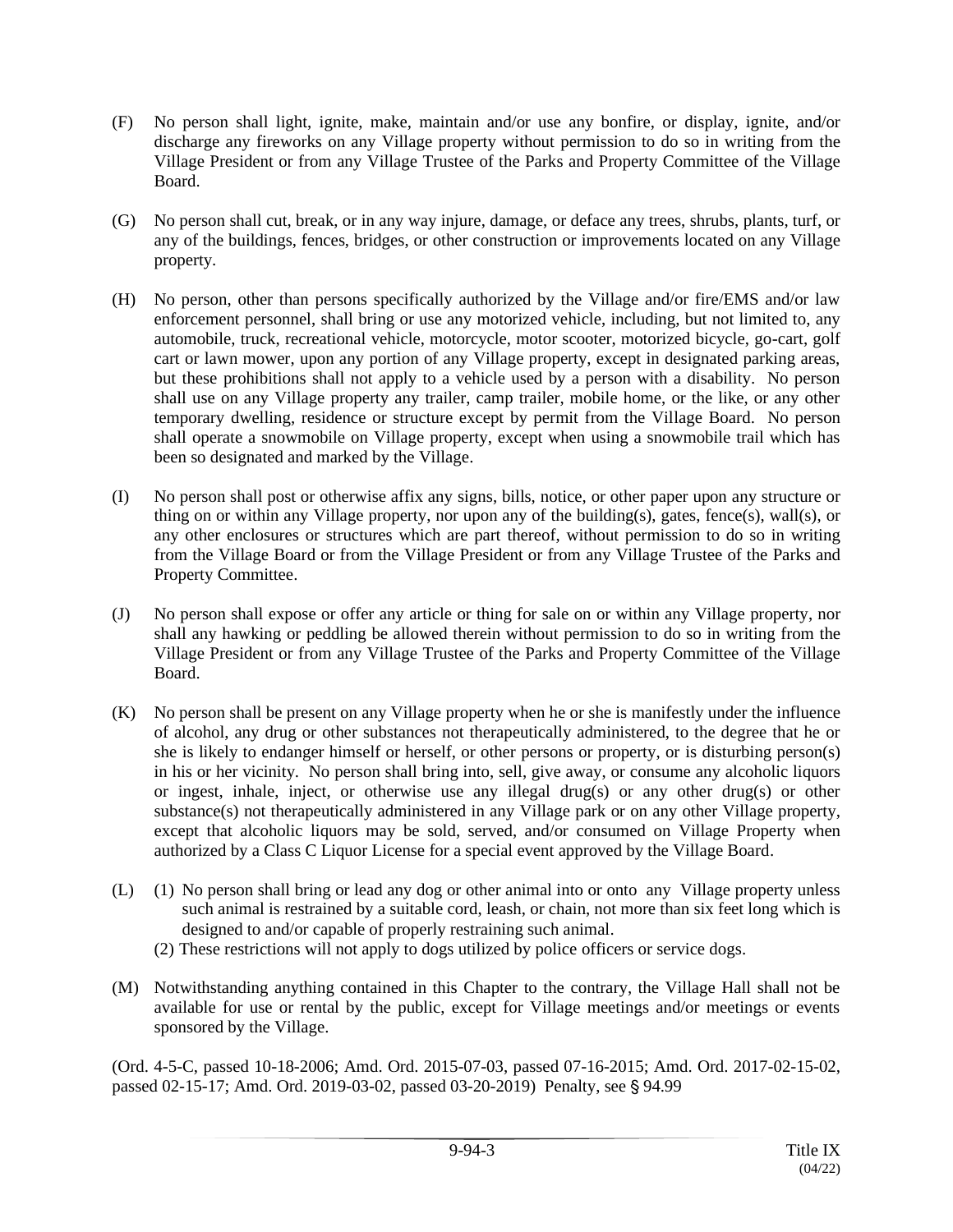# ' **94.02 USE OF VILLAGE PROPERTY BY ORGANIZED GROUPS**

- (A) Village Property Use Permit; Village Property Use Agreement: Use of any Village building, Village park and/or other Village property by any organized group(s), including but not limited to any private group, private not-for-profit or for-profit organizations, or organized sports teams (collectively referred to as "organized groups") requires the issuance by the Village of an approved Village Property Use Permit or a specific written Village Property Use Agreement between the Village and such organized group. A Village Property Use Permit Application must be submitted to the Village Board for consideration no less than forty-five (45) days prior to anticipated use. Issuance of such Village Property Use Permit(s) and/or approval of any Village Property Use Agreement is at the sole discretion of the Village Board. The required permit application fee, user fee or deposit must be submitted along with the permit application and shall be returned to the Applicant in the event that the application is denied.
- (B) No person shall use any Village building, Village park and/or other Village property for an event or activity which is not sponsored by the Village as part of or on behalf of any such organized group unless a Village Property Use Permit therefor has first been obtained from the Village and/or a Village Property Use Agreement has been executed with the Village. All persons using Village property shall comply with the provisions of this Chapter and with the terms and conditions of their respective Village Property Use Permit issued by the Village Board and/or with the terms and conditions of their specific Village Property Use Agreement with the Village, if one is applicable, and with all other applicable ordinances, rules, regulations, agreement(s) policies, and directives of the Village regarding the use of Village property.
- (C) No person shall act or conduct himself or herself upon any portion of Village Property designated for a particular game, sport, event, amusement, activity, or other use in such a manner so as to unreasonably disturb or interfere with the use of such portion of Village Property by other persons who have been authorized to use the same for the particular game, sport, event, amusement, activity, or other use for which it has been designated, including but not limited to such persons who have a current and valid Village Property Use Permit and/or a written Village Property Use Agreement for the use of such Village property. No person shall unreasonably disturb or interfere with any person occupying an area or participating in any activity on Village property under the authority of a current, valid, Village Property Use Permit and/or pursuant to a current, written Village Property Use Agreement with the Village.
- (D) In those Village parks and/or on any Village Property having athletic fields established for specific uses, participation in team sports in areas other than athletic fields established for that specific purpose shall be and is hereby prohibited unless authorized in writing by the Village President, or his or her designee, by any Trustee who is a member of the Parks and Property Committee of the Village Board, or by the Village Administrator, or his or her designee.
- (E) In those Village parks and/or on any Village property having established athletic fields for specific uses, the type of recreation on said fields may be limited in accordance with posted signs or notices posted by the Village.
- (F) No person(s) shall utilize any Village property, including without limitation athletic fields and other Village facilities, for tournaments, leagues, or other organized recreational activities unless a Village Property Use Permit has first been obtained from the Village or a written Village Property Use Agreement with the Village has been executed allowing such use or activity.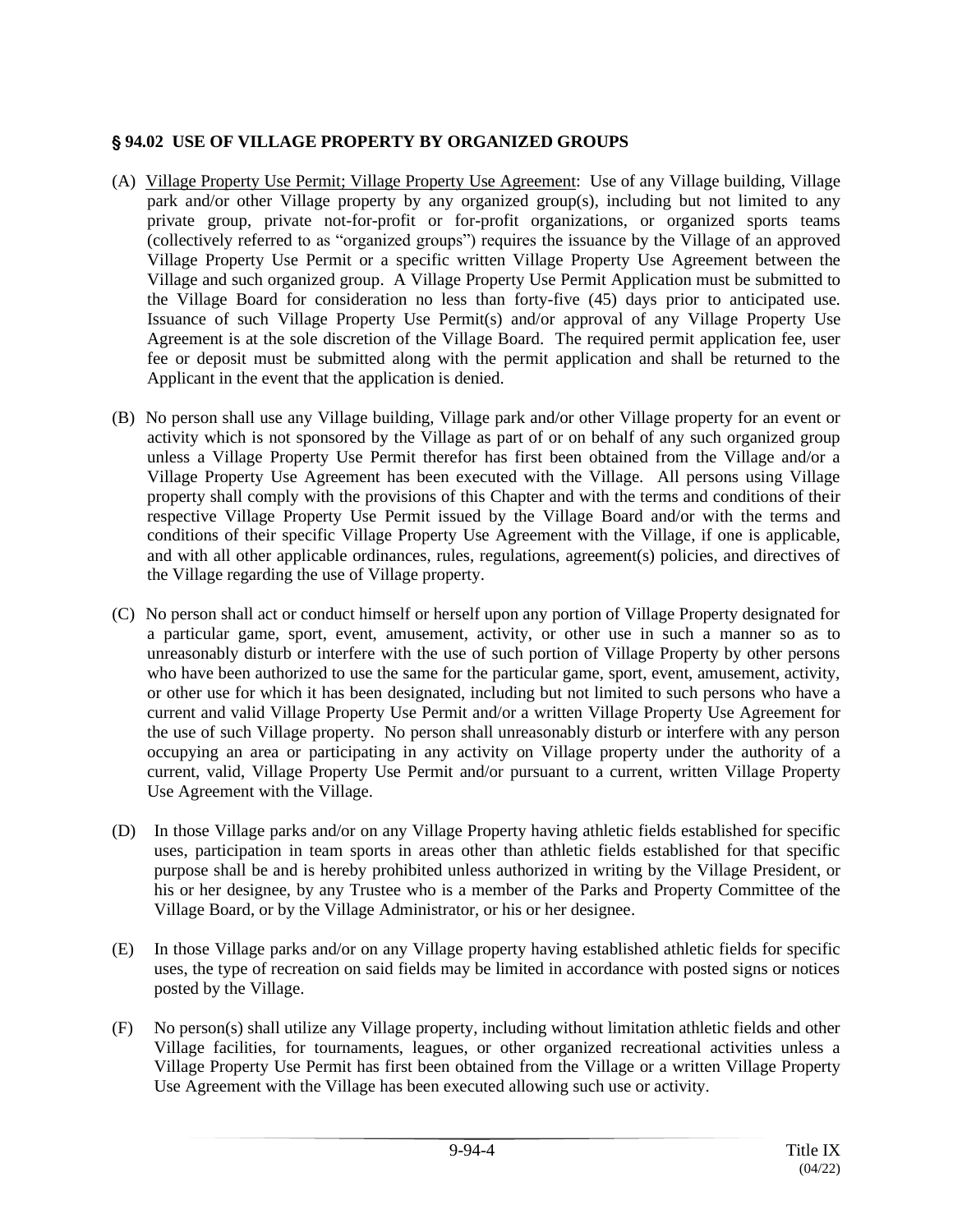- (G) The Village Board may issue Village Property Use Permit(s) to or enter into a written Village Property Use Agreement(s) with organized groups for the use of Village property, which Village Property Use Permit(s) or Village Property Use Agreement(s) shall authorize the use of specific Village property in compliance with the terms and conditions of such Permit(s) and/or Agreement(s) and for the specific date(s) or for a period specific therein. The use of any Village property by any person(s) or organized group(s) as authorized by any Village Property Use Permit(s) and/or any Village Property Use Agreement(s) shall be and remain subject to the requirements and restrictions of this Chapter and all other applicable provisions of the Port Barrington Code of Ordinances, as amended from time to time.
- (H) Community Room and Athletic Fields:
	- (i) All athletic fields and other facilities located on Village Property will be subject to use on a first-come, first-served basis, except that any Village-sponsored use or any scheduled use authorized by a Village Property Use Permit or by a written Village Property Use Agreement shall preempt other uses and have priority.
	- (ii) The Village's Community Room is provided on a first-come, first-served basis for the use of Village residents, for the use of Village-sponsored uses, and/or for scheduled uses authorized by a Village Property Use Permit or a Village Property Use Agreement and shall preempt other uses and have priority.
	- (iii) Non-residents may not rent the Community Room or athletic fields for any consecutive series of events and/or meetings.

(Amd. Ord. 2015-07-03, passed 07-16-2015; Amd. Ord. 2017-02-15-02, passed 02-15-17; Amd. Ord. 2022-04-02, passed 04-20-22)

## ' **94.03 REQUIRED USER CHARGES AND SECURITY DEPOSITS.**

The schedule of user charges and required security deposits which shall be paid by any applicant or user/licensee for the use of any Village property shall be as approved from time to time by the Village Board by separate motion, resolution, or ordinance but because the care and maintenance of Village Property is financed through support by the taxpayers of the Village, user rates for non-resident(s) and organization(s) which do not serve a significant number of Village residents (i.e., more than 10) shall be more than the rates otherwise applicable to residents.

(Amd. Ord. 2015-07-03, passed 07-16-2015; Amd. Ord. 2017-02-15-02, passed 02-15-17; Amd. Ord. 2022-04-02, passed 04-20-2022)

#### ' **94.04 CHILD SEX OFFENDERS ON VILLAGE PARK PROPERTY.**

(A) Definitions: For the purpose of this Section, the following definitions shall apply unless the context clearly indicates or requires a different meaning.

*CHILD SEX OFFENDER.* Pursuant to 720 ILCS 5/11-9.3, the term "child sex offender" means, in relevant part, any person who: (i) has been charged with a sex offense under Illinois law, or any substantially similar federal law or law of another state, and is convicted of the offense or an attempt to commit the offense, (ii) is certified as a sexually dangerous person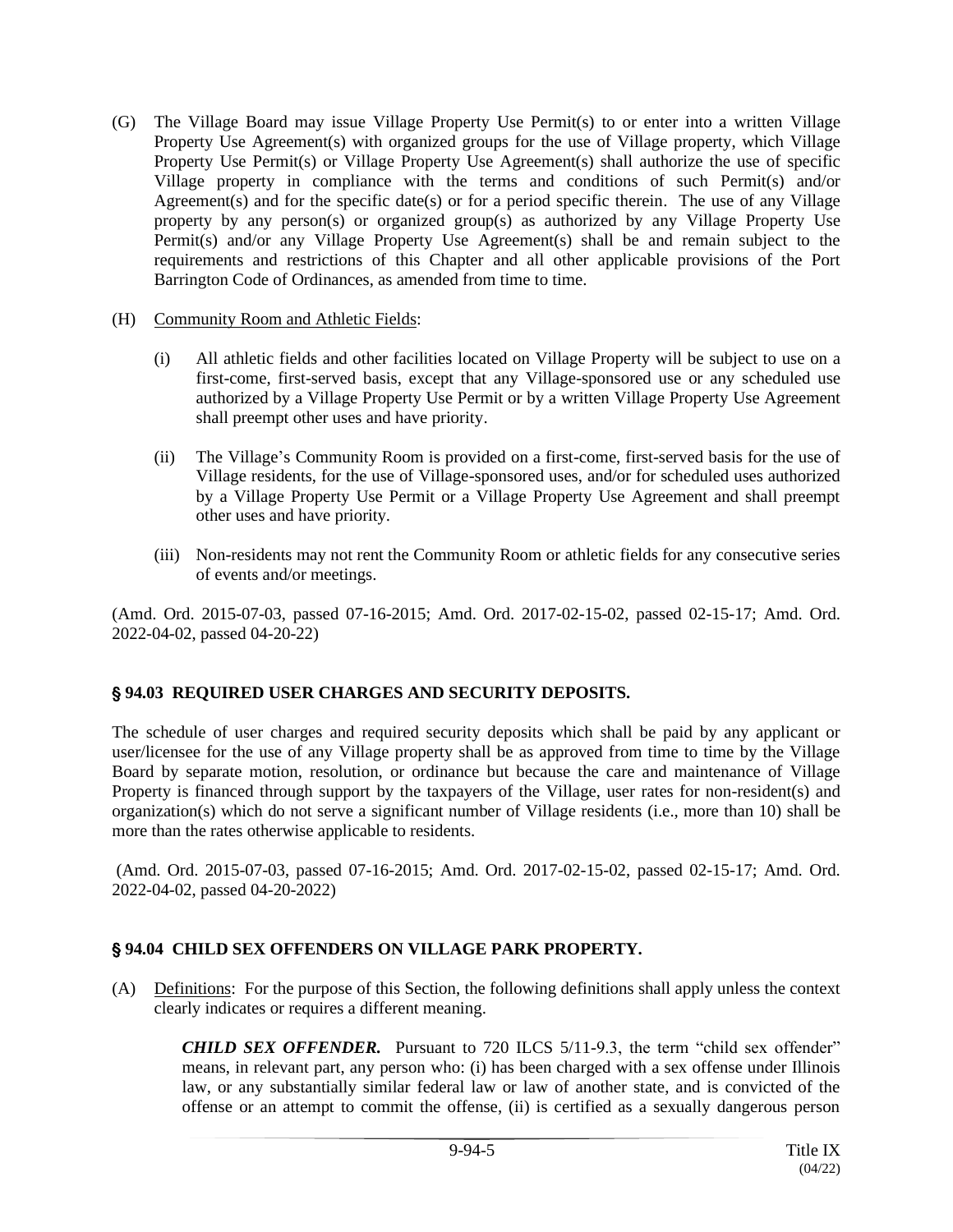pursuant to the Illinois Sexually Dangerous Persons Act, and/or (iii) is subject to the provisions of Section 2 of the Interstate Agreements on Sexually Dangerous Persons Act.

*LOITER.* Pursuant to 720 ILCS 5/11-9.4-1(a), the term "loiter" means to stand and/or sit idly, whether or not the person is in a vehicle, or remaining in or around public park property.

*PUBLIC PARK*. Pursuant to 720 ILCS 5/11-9.4-1(a), the term "public park" shall include any park, forest preserve, bikeway, trail, or conservation area under the jurisdiction of the State of Illinois or a unit of local government.

*SEX OFFENSE* or *SEX CRIME.* Those enumerated crimes identified in 720 ILCS 5/11-  $9.3(d)(2)$ .

*VILLAGE PARK PROPERTY* or *VILLAGE PARK FACILITY.* Any real property or building owned by the Village and being used by the public for recreation or used by the Village to provide recreational programs and/or recreational service(s).

- (B) The Village is concerned about persons under the age of 18 who utilize Village parks and/or participate in activities on Village property being vulnerable to child sex offenders.
- (C) The Village is concerned about child sex offenders being present at any Village park, and/or at Village park facilities, or on any other Village property for the purpose of sexual arousal and/or gratification.
- (D) 720 ILCS 5/11-9.3 and 5/11-9.4-1 prohibit a child sex offender to knowingly be present in, or loiter within, whether standing, sitting, or in a vehicle, 500 feet of any park building or on real property comprising any public park, as measured from the edge of the property comprising the public park building or the real property comprising the public park, when persons under the age of 18 are present, or to approach, contact, or communicate with a child under 18 years of age, unless the offender is a parent or guardian of a person under 18 years of age present in the park building or on the park grounds.
- (E) 720 ILCS 5/11-9.3 prohibits a child sex offender to knowingly operate, manage, be employed by, volunteer at, be associated with, or knowingly be present at any facility providing programs or services exclusively directed toward persons under the age of 18.
- (F) Village officials or their designees are authorized to check Village park program registrants and Village park facility pass holders against the state sex offender registry promulgated by the State Police.
- (G) Anyone convicted of a sex crime or required to register as a sex offender shall be prohibited from being present on or within 500 feet of Village park property or in any Village park facility.
- (H) If the Village has reasonable cause to prohibit a person from being present on Village park property or in any Village park facility, the following procedures shall apply.
	- (1) The Village shall provide written notice to the person that he or she is prohibited from being present on any Village park property, which notice shall include a statement as to the reason(s) for the Village's decision.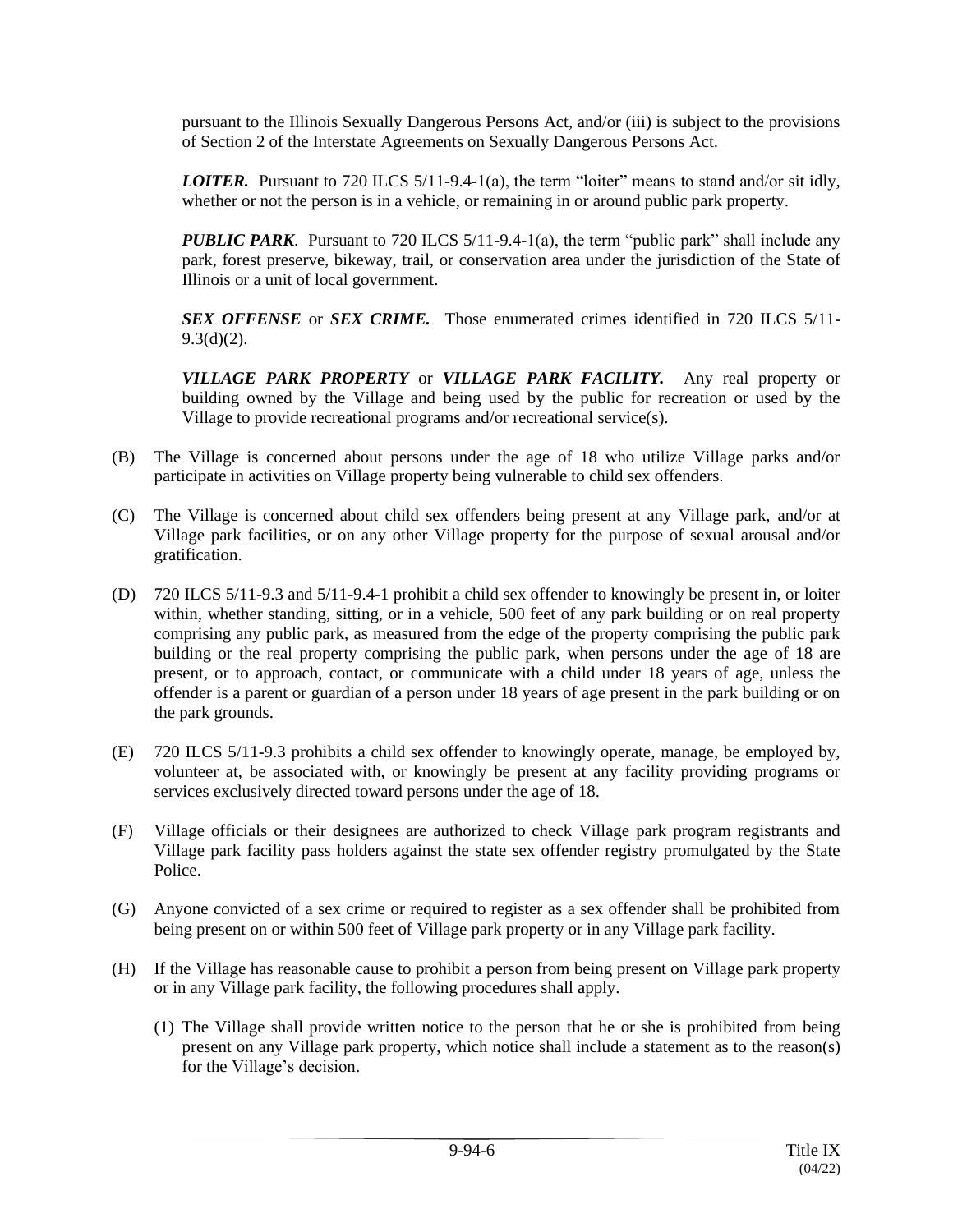- (2) (a) If the individual subject to such prohibition wishes to contest the Village's decision, he or she may, by written request within seven (7) days of receipt of the Village's notice, request a hearing before the Village Board or its designee.
	- (b) At such hearing, the individual subject to such prohibition must provide all evidence in support of his or her position.
	- (c) After the conclusion of such hearing, the Village Board or its designee shall review all of the evidence submitted and shall provide its written decision to the person requesting such hearing no later than thirty (30) days after the conclusion of such hearing.
	- (d) The decision of the Village Board or its designee shall be final.
- (3) The Village Board may periodically review the necessity of its decision in each such case.
- (J) If the sex offender is a parent or guardian of a minor under the age of 18 who is present on Village property, the offender may also be present on such Village property, but only for the duration of the subject activity.

(Ord. 4-5-E, passed 1-18-2006; Amd. Ord. 2015-07-03, passed 07-16-2015; Amd. Ord. 2017-02-15-02, passed  $02-15-17$ ) Penalty, see  $\S$  94.99

# ' **94.05 CAMPING.**

- (A) No person shall erect, maintain, use, or occupy any tent, shelter, or structure, including any house trailer or mobile home anywhere within the Village, except as otherwise specifically authorized by the Village Board.
- (B) Notwithstanding the provisions of Paragraph (A) above, nothing shall prohibit overnight camping in a tent or similar temporary structure where the structure is erected, maintained, used, or occupied for no longer than 24 hours and when the structure is situated on a lot which is already improved with an authorized permanent residential structure, and with the permission of the owner(s) of such lot.

(Ord. 11-1-B, passed 7-21-1982; Amd. Ord. 2015-07-03, passed 07-16-2015) Penalty, see § 94.99

#### ' **94.06 RESTRICTIONS RELATIVE TO PIER INSTALLATION ON VILLAGE PROPERTY OR IN WATER ADJACENT TO VILLAGE PROPERTY**

- (A) For purposes of this Section, the term "Village Property" shall be defined as and shall have the meaning ascribed thereto in Chapter 94, "Use of Village Parks and Other Properties", as amended from time to time, of the Port Barrington Code of Ordinances.
- (B) The Corporate Authorities of the Village shall not permit the installation of any new and/or additional private piers on any Village property or in any water adjacent thereto, and only the Corporate Authorities of the Village shall have the authority to authorize the construction, installation, and/or addition of any pier on Village Property or in any water adjacent thereto or any other improvement(s) to, on or upon any Village Property.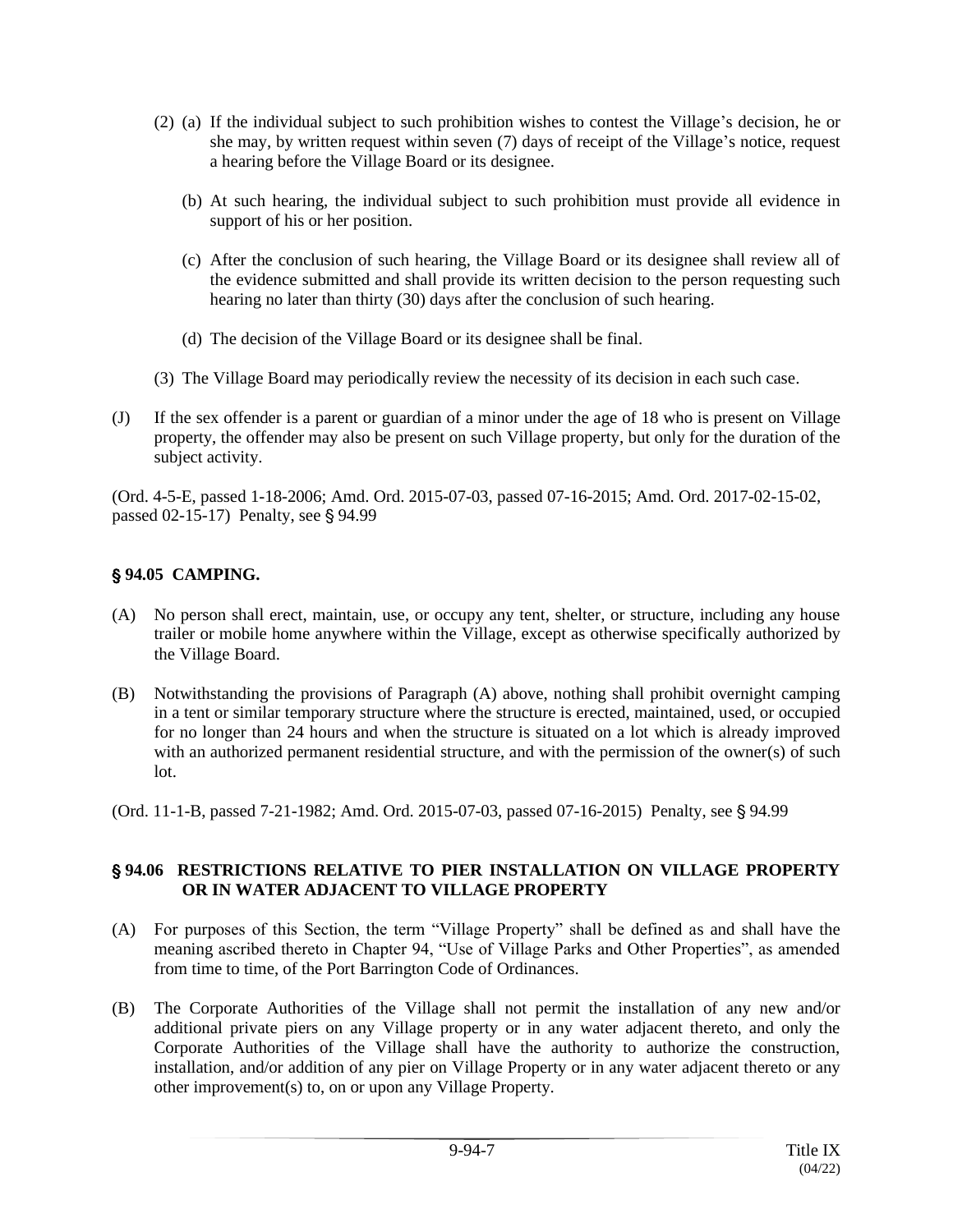- (C) Existing private piers located on Village Property or in any water adjacent to Village Property which are in good condition will generally be allowed to remain, unless otherwise required by the Corporate Authorities of the Village. All other private piers located on Village Property or in any water adjacent to Village Property shall be removed by and at the sole cost and expense of the owner(s) thereof in a timely manner, provided however, the Village shall have the right, but not the obligation, to do so. No person shall make any alteration or repairs of any kind to any such private pier or appurtenance(s) thereto located on Village Property or in any water adjacent to Village Property without the written permission for such alteration(s) or repair(s) from the Village Board.
- (D) The Corporate Authorities hereby approve, authorize and direct the demolition and removal by the Village's Director of Public Works, or his designee, at the sole cost and expense of the owner(s) of said pier(s), of any pier located on Village Property or in any water adjacent to Village Property that is, as determined by the Village, to be in such condition and/or disrepair so as to constitute a potential safety hazard if the owner(s) of such pier(s) fail to promptly remove or cause the removal of such pier(s). The owner(s) of any such private pier(s) demolished and/or removed by the Village shall be responsible to reimburse the Village for all costs thereof incurred by the Village and said costs shall be a debt due and owing to the Village, which the Village is authorized to collect pursuant to law.
- (E) Existing private piers now located on Village Property or in any water adjacent to Village Property which are found upon inspection thereof by the Village to be in good condition and which are not otherwise a safety hazard on or after the date of approval of this Section must be maintained by the owner of the adjacent private property as the owner of the pier to ensure that such pier remains in a good and safe condition.
- (F) The use of all piers located on Village Property or in any water adjacent to Village Property shall be and remain subject to the Village's regulations relative to the use and the hours of use of Village Property as set forth in Chapter 94, "Use of Village Parks and Other Properties", as amended from time to time, of the Port Barrington Code of Ordinances, including the prohibition on the use of such Village Property from dusk to dawn and the prohibition against parking vehicles or boats on Village Property, all as set forth in said Code.
- (G) The Village hereby grants a revocable license to the owner(s) of private piers on Village Property for the purpose of permitting the owner(s)' continued maintenance of their respective private piers at their present location on Village Property, subject to the timely and continued compliance by the owner(s) with the terms and conditions of this Policy and all applicable provisions of the Port Barrington Code of Ordinances, including but not limited to the following:
	- (1) The owner(s) of any private pier(s) located on Village Property or in any water adjacent to Village Property and their heirs, successors, and assigns shall be solely responsible for the maintenance thereof in a good and safe condition and the repair of any damages to their respective private pier(s) from whatever cause(s).
	- (2) The owner(s) of such private pier(s) shall in no way have or acquire any right, title or interest in or to the Village Property on which their respective pier(s) are located, and any permission granted by this Section shall be deemed a license only to temporarily use and occupy the respective approved portion(s) of the Village Property for the limited purposes and for a limited term as herein stated and shall not confer any permanent right, privilege, license or franchise to any person(s) to occupy or use any Village Property.